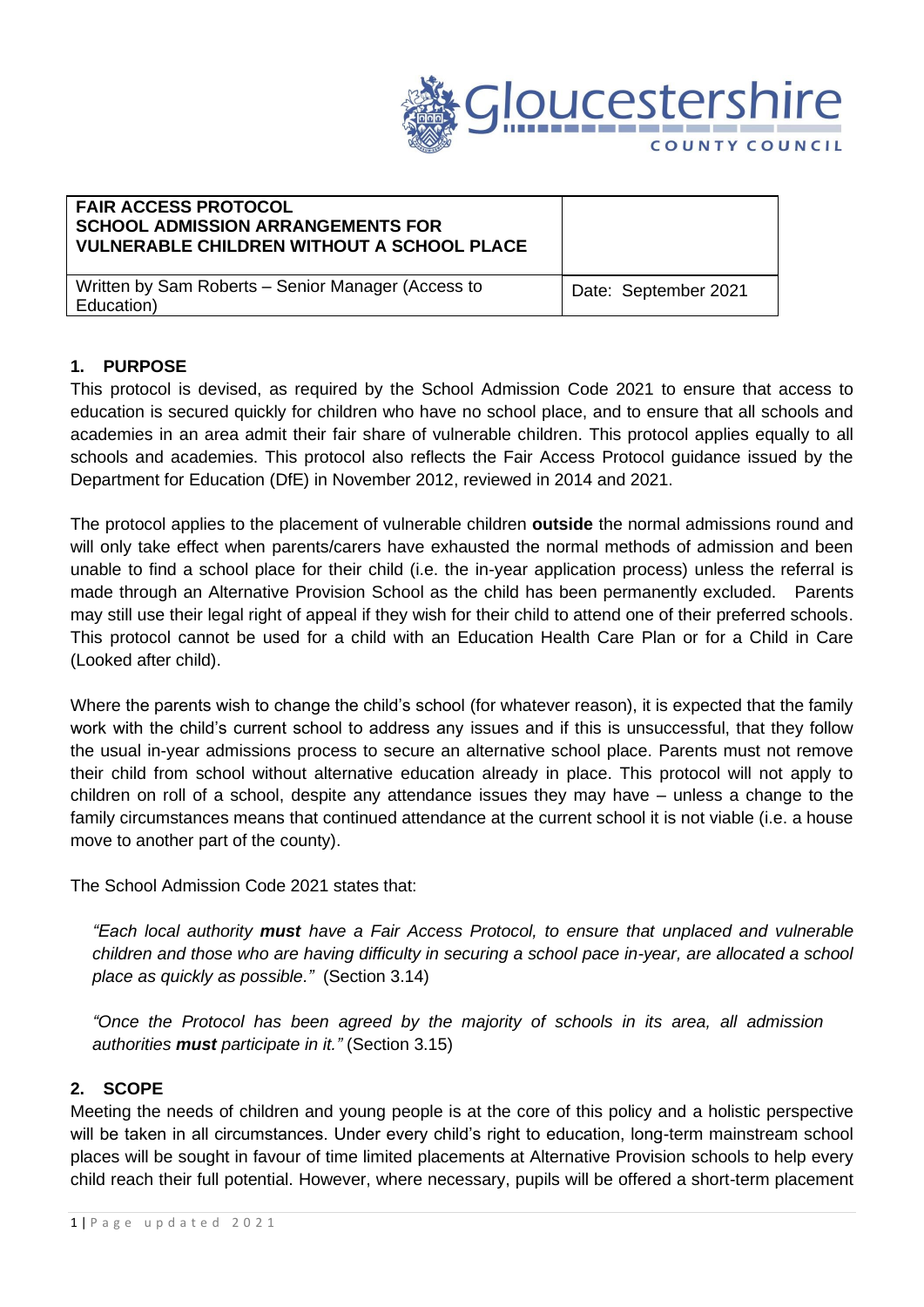at an Alternative Provision school to ensure they continue to receive education whilst a school place is being sought through this protocol.

The School Admission Code 2021 states that:

*"No school - including those with places available – should be asked to take a disproportionate number of children who have been permanently excluded from other schools, who display challenging behaviour, or who are placed via the Protocol."* 

Gloucestershire's response to this requirement has been to introduce a Fair Access Placement Panel system where various agencies consider the needs of children and secure their education.

To ensure that no school is allocated a disproportionate number of children who have been excluded or have challenging behaviour, in pursuing a school place under the fair access protocol, parents cannot be guaranteed a place at a specific school – although parental preference will be considered alongside a range of other factors. Therefore, cases where parents are only seeking admission to a named school should be referred through the usual admissions appeals process.

Parents remain legally responsible for ensuring that their child receives education. Therefore, should they choose to refuse the school place offered under this protocol, they will need to secure a school place through the usual admissions and appeal process in recognition that the local authority has already made an offer of a school place. Non-attendance at school may result in prosecution.

### **This protocol applies to the compulsory categories of vulnerable pupils as required by the School Admission Code 2021:**

- children either subject to a Child in Need Plan or a Child Protection Plan or having had a Child in Need Plan or a Child Protection Plan within 12 months at the point of being referred to the Protocol;
- children living in a refuge or in other Relevant Accommodation at the point of being referred to the Protocol;
- children from the criminal justice system;
- children in alternative provision who need to be reintegrated into mainstream education or who have been permanently excluded but are deemed suitable for mainstream education;
- children with special educational needs (but without an Education, Health and Care plan), disabilities or medical conditions;
- children who are carers;
- children who are homeless;
- children in formal kinship care arrangements;
- children of, or who are, Gypsies, Roma, Travellers, refugees, and asylum seekers;
- children who have been refused a school place on the grounds of their challenging behaviour and referred to the Protocol in accordance with paragraph 3.10 of this Code;
- children for whom a place has not been sought due to exceptional circumstances;
- children who have been out of education for four or more weeks where it can be demonstrated that there are no places available at any school within a reasonable distance of their home. This does not include circumstances where a suitable place has been offered to a child and this has not been accepted; and
- previously looked after children for whom the local authority has been unable to promptly secure a school place.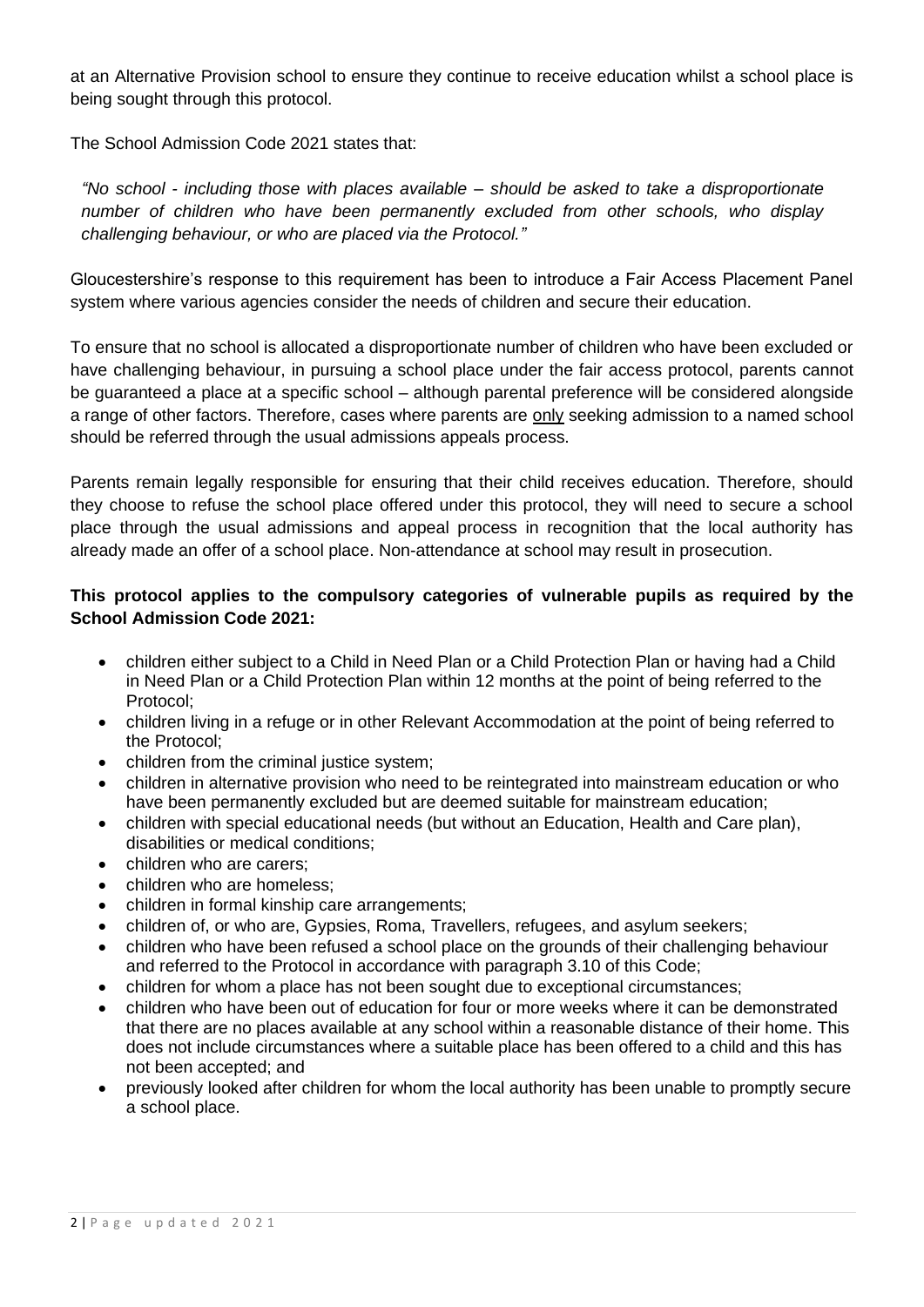### Excepted Groups:

The Fair Access Protocol does not apply to the following groups due to enhanced provisions elsewhere in legislation to enable them to secure an appropriate school place more efficiently:

- i) Where a child has a statement of Special Educational Needs or an Education Health & Care Plan - where the National [SEND Code of Practice](http://www.teachernet.gov.uk/_doc/3724/SENCodeOfPractice.pdf) 2014 must be followed;
- ii) Where a child is a Looked After Child (Child in Care) where Section 3.12 of the School Admission Code 2021 makes it clear that these pupils must be admitted to the school requested. The Local Authority may need to pursue a direction in such cases if a place is refused

#### Challenging Behaviour:

Where a governing body does not wish to admit a child with challenging behaviour outside the normal admissions round, even though places are available, it must refer the case to the Local Authority for referral under the Fair Access Protocol – through the completion of a FAP referral form which must be completed by the school and forwarded to the In-year Admission Team. However, admission authorities may only do this if:

- the school has a particularly high proportion of children with challenging behaviour or previously excluded pupils on roll in comparison to other schools; and
- it believes admitting another child with challenging behaviour would prejudice the provision of efficient education or the efficient use of resources.

For the purposes of this Fair Access Protocol, behaviour can be described as challenging where it would be unlikely to be responsive to the usual range of interventions to help prevent and address pupil misbehaviour or it is of such severity, frequency or duration that it is beyond the normal range that schools can tolerate. We would expect this behaviour to significantly interfere with the pupil's or other pupils' education or jeopardise the right of staff and pupils to a safe and orderly environment.

The following reasons on their own should not be grounds for considering that a child may display challenging behaviour:

- poor attendance elsewhere;
- a defined number of suspensions, without consideration of the grounds on which they were made;
- special educational needs; or
- having a disability.

Children refused under this criterion and with no school place will be referred through this protocol. The In-year Admissions Team and Education Inclusion Service will support other children who are already on roll of a school to seek an alternative school place if required. When considering the placement of children within this category, the fair access panel will have regard to the proportion of pupils already within each school, and year group in question, who either:

- meet this definition of challenging behaviour;
- have been admitted under previous fair access decisions;
- have been placed by the Local Authority as a looked after child

Any parent whose application for a school place has been refused on the grounds of their child's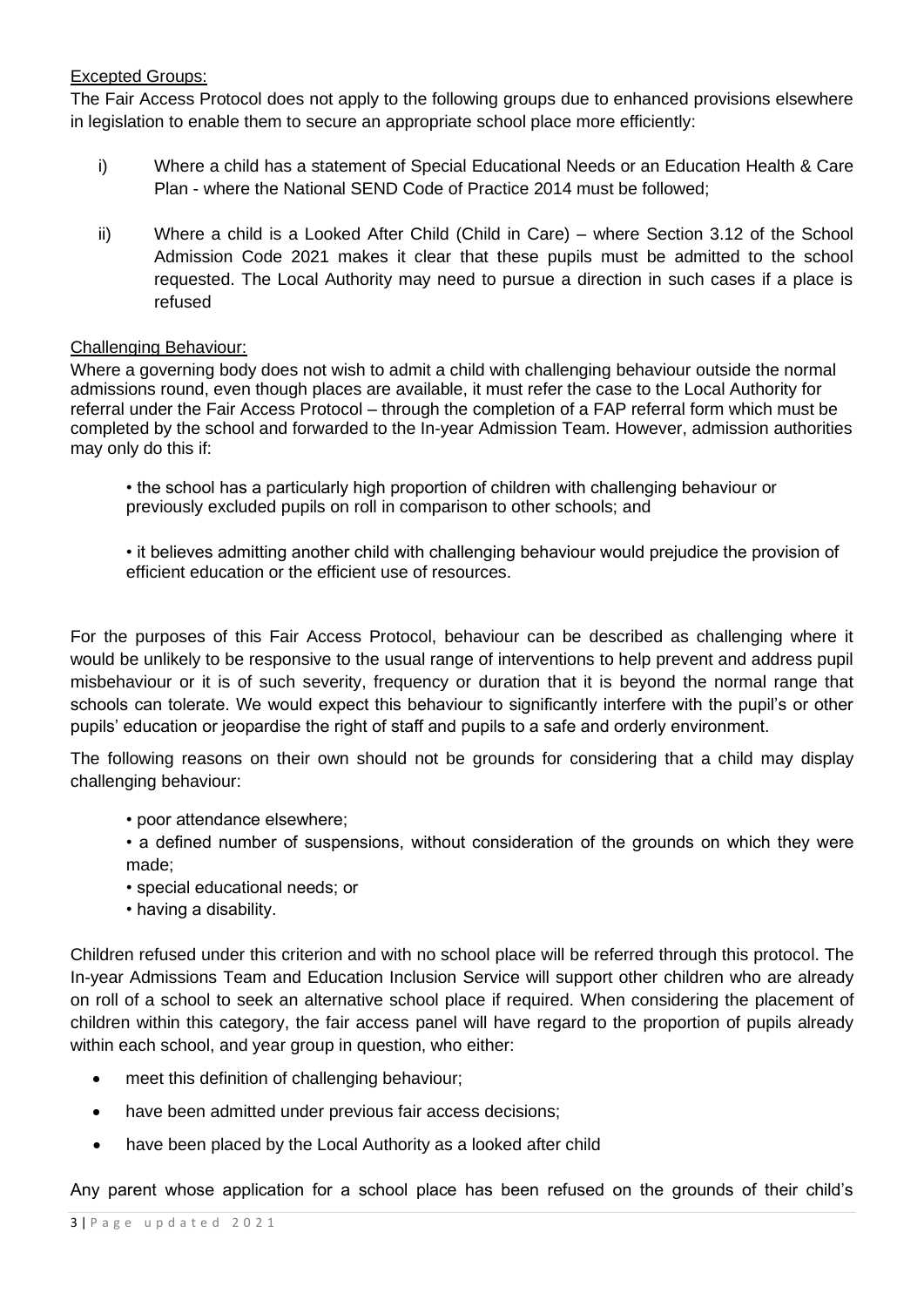challenging behaviour will have a right of appeal to an independent admission appeal panel. The appeal process will take place within the timescales set out in the School Admissions Appeal Code.

#### Twice Excluded Pupils

This protocol includes the provision of education for those children who have been excluded from two or more schools/academies, however there are additional factors that can be taken into account.

Where a child has been excluded permanently from two or more schools/academies, a parent can still express a preference for a school place, but the requirement to comply with that preference is removed for a period of two years from the date on which the latest exclusion took place. However, this does not apply to:

- Children who were below compulsory school age when excluded;
- Children who were reinstated following a permanent exclusion; and
- Children who would have been reinstated following a permanent exclusion had it been practicable to do so.

A permanent exclusion is regarded as taking effect from the first school day the Headteacher has told the child not to attend the school or academy.

Further information regarding the duties on schools or academies to consider applications for a child who has been excluded twice can be found in the School Admission Code 2021.

#### **3. IMPLEMENTATION AND REVIEW**

Fair Access Panels will be arranged as a panel with a core panel of 3 Headteachers.

All decisions regarding pupil placement at receiving schools or academies will be made by the Headteachers present at the Fair Access Panel. However, the panels will be co-ordinated by the Inyear Admissions Team and facilitated by the Access to Education Manager and the Locality Inclusion Lead from the Education Inclusion Service. An Educational Psychologist and Outcome Coordinator may also attend if a permanently excluded child is being considered.

All Headteachers will be asked to confirm their availability to sit on the panel for the subsequent term and the panels will be held at either Shire Hall or virtually. This will ensure that schools/academies retain ownership of the panels.

It is expected that all relevant Headteachers will be present at the panel meeting. There must be at least three Headteachers present for the panel to be quorate. There will be a standing panel of Primary Headteachers representing/elected by GAPH, and a panel of secondary Headteachers representing/selected by GASH. These panels will be reviewed annually.

All schools under consideration for the placement of the pupil will be invited to submit their comments through the FAP School Information Sheet, co-ordinated by the In-year Admissions Team. This will enable the panel to make informed decisions based upon consistent and relevant information – all written information must be given due consideration by the panel, although there can be no guarantee that this will preclude the school from being allocated the pupil.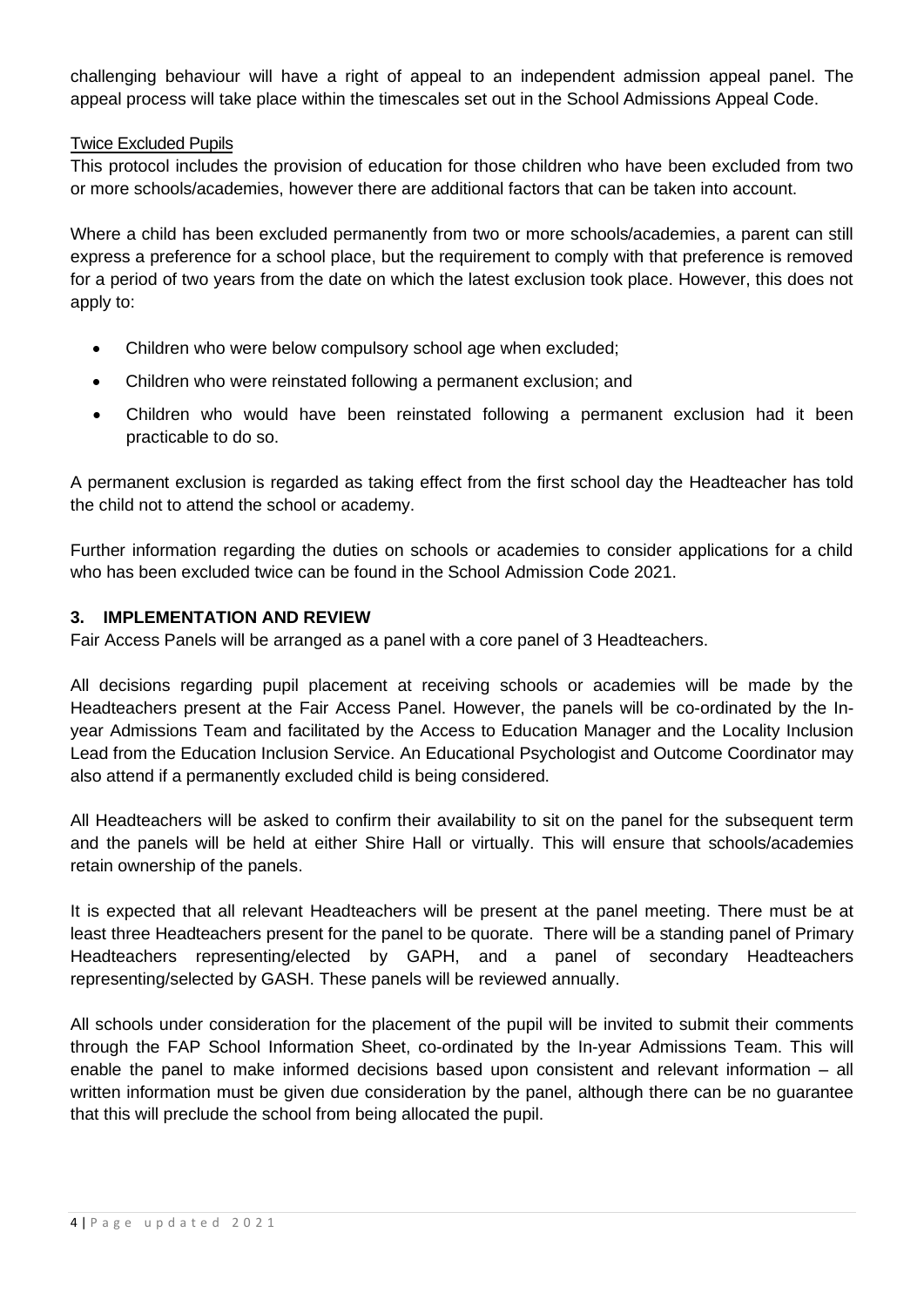In order to secure timely education for all children, the panel considering each referral must determine a placement on the basis of the information available at that date. The panel's decision must be the allocation of a school place.

In accordance with the DfE guidance, all schools are expected to respond to requests for placements under the Fair Access Protocol within 20 calendar days. The start date will be agreed between the named school and the Outcome Coordinator. The In-year Admissions Team will be responsible for liaising with the relevant Headteacher associations on an annual basis to determine the effectiveness of this protocol and to consider any amendments which may be required. They will also report on FAP placements on an annual basis for transparency.

Additionally, the Senior Manager (Access to Education) has a duty to report on the effectiveness of the fair access protocol in the annual Office of Schools Adjudicator report on fair access and admissions.

### **4. PROCEDURE**

- 4.1. Children will be referred by the APS in conjunction with the Outcome Co-ordinator involved with the family. The panel may also receive referrals through a keyworker under the category's listed in Section 2 of the protocol. The professional should complete the Fair Access Referral Form (appendix 1), highlighting any individual circumstances that the receiving school/academy may need to be aware of, for example any behaviour patterns or social need (please note that this information must not be used by admission authorities to refuse the child's admission). The form should also include any other details requiring consideration by the panel (e.g. highlighting a failed managed move at a school or a history of conflict with a pupil(s) at another school in the area) to assist with the allocation process. The completed form should be forwarded to the In-year Admissions Team. The referring professional will need to engage the family in this process; they must make it clear that a place at any preferred school cannot be guaranteed.
- 4.2. The In-year Admissions Manager will be responsible for investigating the appropriateness of any referral against this protocol.
- 4.3. All referrals to the Fair Access Placement Panel will be made through the In-year Admissions Team who will be responsible for co-ordinating the administration of this protocol. Any school/academy which may be considered for placement of a child will be contacted by the team for a FAP School Information Sheet (Appendix 2) to be completed – this will provide the school level information for the panel to consider when making their decision.
- 4.4. Fair Access Placement Panels will be held at Shire Hall or virtually. Membership will include agreed Headteachers with facilitation from the Access to Education Manager and a Locality Lead from the Education Inclusion Service as the independent officers. If the panel is considering a permanently excluded child an Educational Psychologist and Outcome Coordinator may also attend. The purpose of these panels will be to match children to a suitable school or academy. The panel members will receive paperwork relevant to the case(s) to be considered prior to the panel hearing.

# **The panel's decision will be final – there is no appeal process. The Local Authority may pursue a direction to ensure that pupils are admitted in accordance with the decision.**

In accordance with the School Admission Code 2021, the panel must take the following factors into account when determining the receiving school or academy: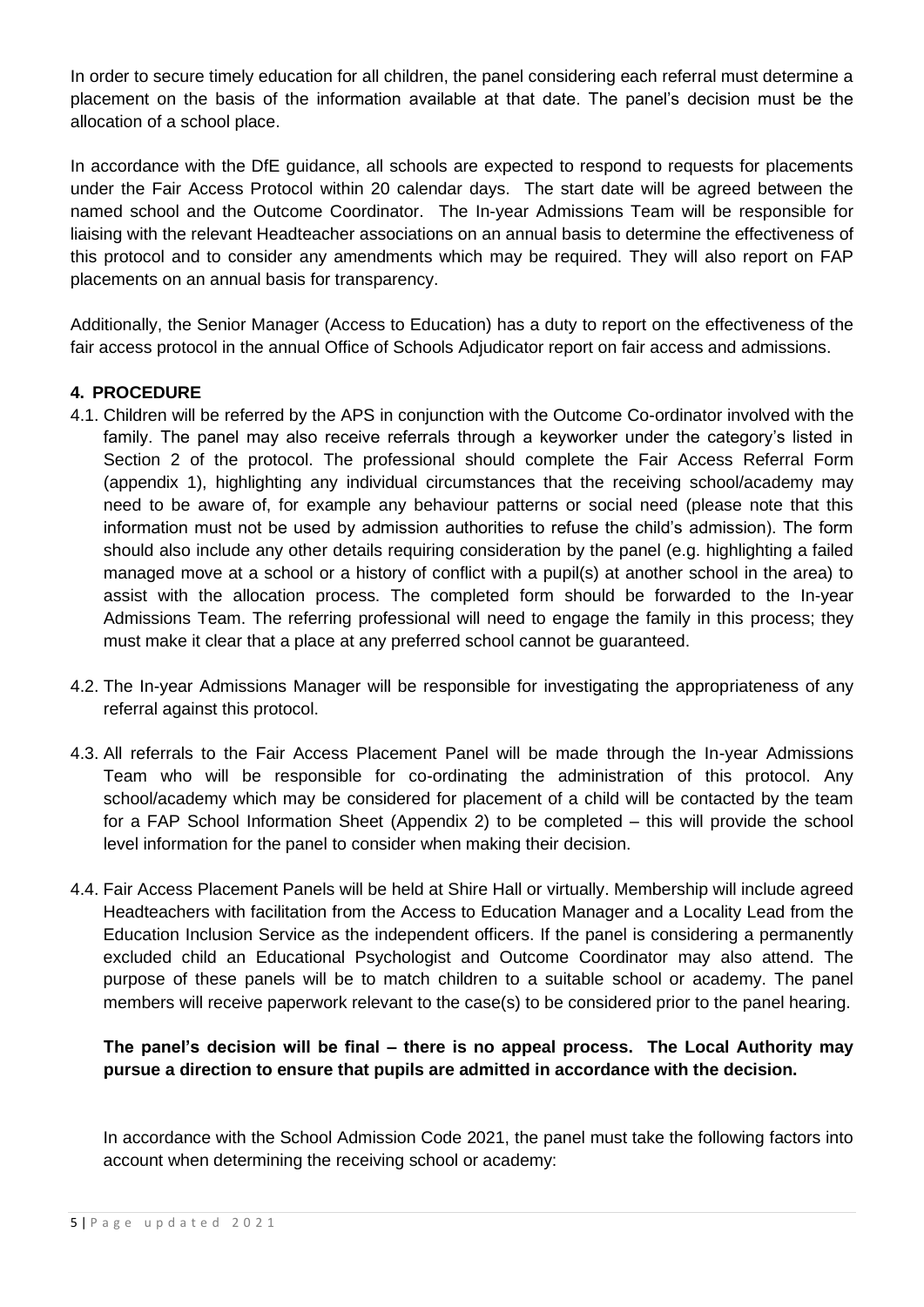- That no school or academy is asked to admit a disproportionate number of pupils through the protocol, considering the following factors:
	- o Proportionality of allocations against a school's or academy's admission number to distinguish between the varying size of schools;
- Any genuine concerns about the admission, for example a previous serious breakdown in the relationship between the school or academy and the family, or a strong view about the religious ethos of a school – including any submission received from local schools or academies.

The panel should also give consideration to the following:

- The needs of the individual child and each school's or academy's ability to cater for these;
- Parental preference (for twice excluded children please refer to the following section) although fair access decisions should not be delayed pending the outcome of any appeals process;
- Distances between the child's home and the allocated school or academy (a reasonable travelling distance is considered to be 45 minutes for primary pupils and 75 minutes for secondary pupils) and the ability of the Local Authority to cover the cost of this transport (please refer to the Vulnerable Pupils Home to School Transport Policy)

The panel will be provided with an Information Summary Sheet (Appendix 3) for each child which will contain comparative factual information on some of these factors for all schools under consideration.

The Access to Education Manager and the Locality Inclusion Lead from the Education Inclusion Service **must** ensure that all decisions are clearly recorded and provide detailed rationale for allocating the chosen school above the other schools considered. This will enable the Senior Manager (Fair Access) to take steps to formally direct a school to comply with the panel's decision, or refer the matter to the Secretary of State to consider direction in the case of an academy. Any determination on a direction will include consideration as to whether due process has been followed in applying the provisions of the Fair Access Protocol.

- 4.5. Once a school place has been agreed by the Fair Access Placement Panel the Access to Education Manager will advise the In-year Admission Team of the outcome after the close of the meeting and provide the formal FAP Decision Record (Appendix 4).
- 4.6. The In-year Admission Team will notify the named receiving school or academy of the decision by telephone and in writing (through email) and will ask for the APS/OC to make contact with the school/academy to discuss the placement. An Outcome Coordinator from the Education Inclusion Service will also make contact with the Headteacher to offer support with planning the transition (Warm Welcome).
- 4.7. It will be the responsibility of the referring professional and the school/academy to ensure that the child accesses education.
- 4.8. Where it has been agreed that a child will be considered under the Fair Access Protocol, a school place must be allocated. Once a place has been allocated, arrangements should be made for the child to start at the school as soon as possible; however they must be recorded as on roll within 10 school days. The receiving school/academy will be required to start working with the child, APS